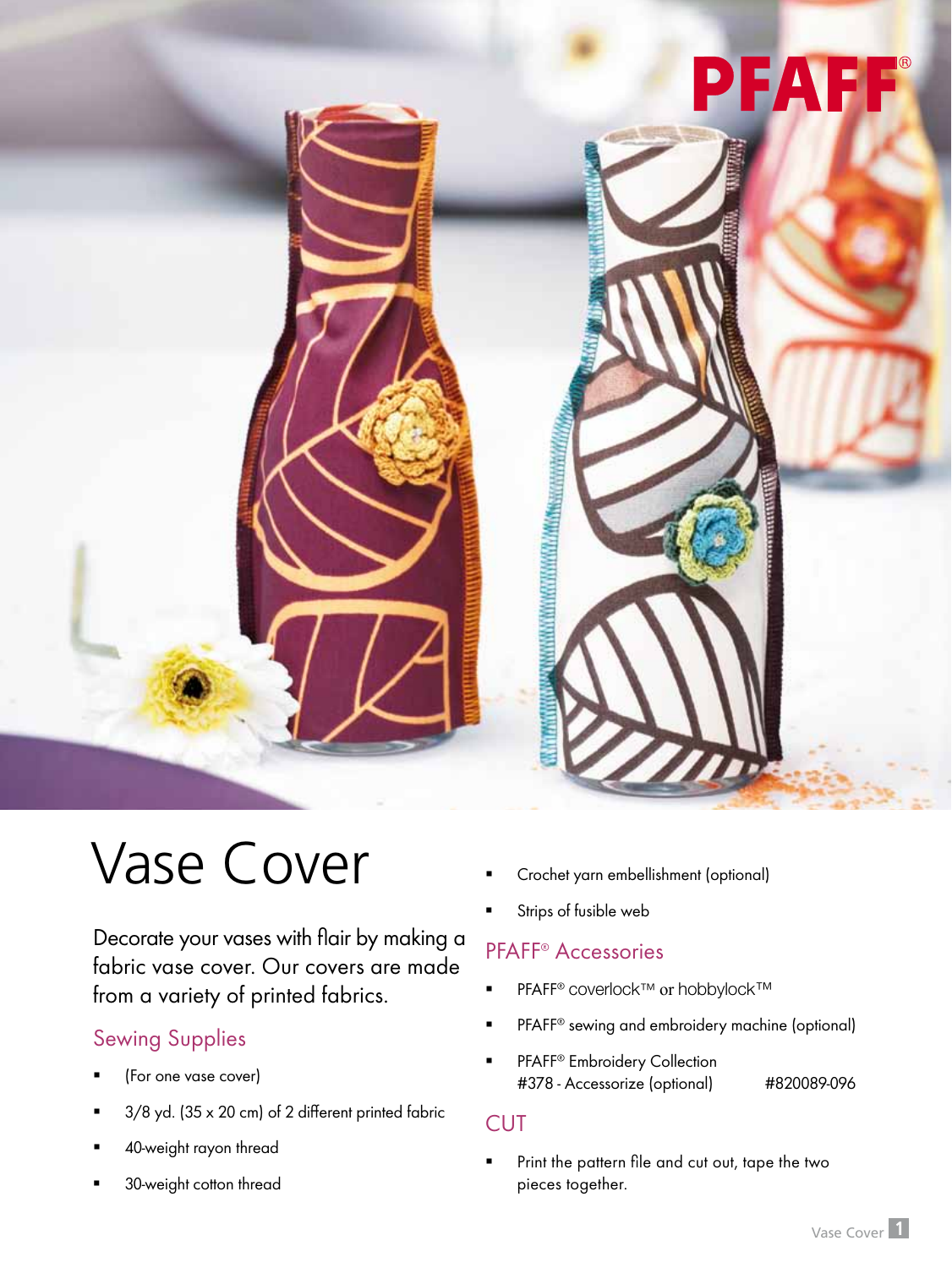

- Before cutting your print fabric, check the size of the vase cover by using some scrap fabric. Cut the scrap fabric and pin and sew the side seams together with 3/8" (1 cm) seam allowance. Try it on your vase, adjust the pattern if necessary.
- Place the pattern on the fabric, cut from the two different fabrics a front and back.
- 3/8" (1 cm) seam allowance included.

#### SEW

- Set your overlock machine for 4-thread wide overlock, thread rayon thread in the needles and cotton thread in the upper and lower loopers. Test your seam first on a scrap piece of fabric, adjust the tension as needed.
- Overlock the upper and lower edges. Fold and press down the edges 3/8" (1 cm). Fuse a strip of fusible webbing to hold the fold in place. Place and pin the two pieces on top of each other, wrong sides together. Sew the side seams together with the overlock seam. Change to another color for the seam on the other side. Secure the loop end by hand with a needle.
- Embellish the front with a crochet yarn embellishment or make your own brooch from the Embroidery Collection #378 Accessorize. There are many brooches to choose from in the embroidery collection, for example #6, #17, #20, #23, #26. For making the brooches, follow the instruction in the embroidery booklet.

### Finished!